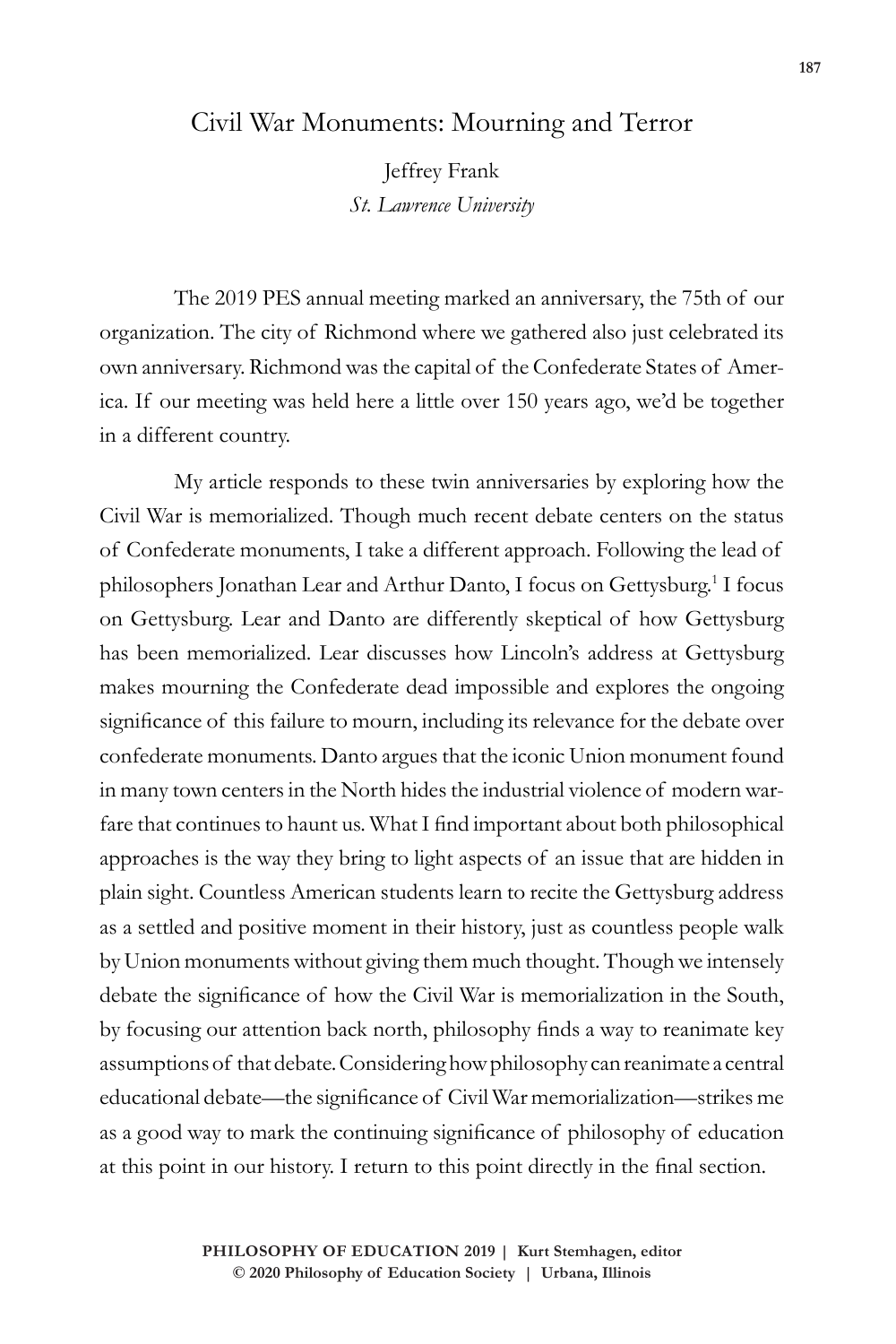## MONUMENTS AND MOURNING

Jonathan Lear invites his reader to imagine what an unburied dead Confederate soldier might hear while listening to Abraham Lincoln's address at Gettysburg. As Lincoln speaks, a massive effort is underway. The hastily buried dead of Gettysburg are being disinterred and carefully separated. Union dead are in the process of being laid to rest at the cemetery Lincoln is there to dedicate. The Confederate dead, outside that hallowed ground, are awaiting their shipment south.

Imagining the Gettysburg address from this angle, we are called to remember that Lincoln's speech was given in the middle of the war, while death was still very alive to the combatants. The Gettysburg Address, decontextualized, a speech memorized by children who haven't had time to study the war, is often taken to be a rousing call to bring a divided nation together. But, as Lear reminds us by asking us to envision the Confederate dead outside the cemetery where Lincoln is speaking, the Gettysburg address was not a gesture toward reconciliation. Far from it. It was a demand that Northerners rededicate themselves to the cause of preserving the Union, so that the Union dead at Gettysburg will not have died in vain.

It is a difficult place to be there, outside the cemetery as Lincoln speaks.<sup>2</sup> Born an American, now Confederate-American, with children and a wife who will eventually become American again. Lincoln doesn't want your killers to have died in vain, so that your wife and children might experience a new birth of freedom as Americans. It is deeply disorienting to be in that space. Lear writes, in reference to the Confederate dead awaiting their transit south:

> Our modes of memorializing the dead tend in the direction of celebrating them—of honoring, glorifying, and idealizing them. We are deficient in modes of mourning that publicly acknowledge that these dead count as part of us—and that we thus have responsibilities to take them into account even if we do not want to honor them.<sup>3</sup>

Can we mourn the Confederate dead, even if we don't celebrate them or the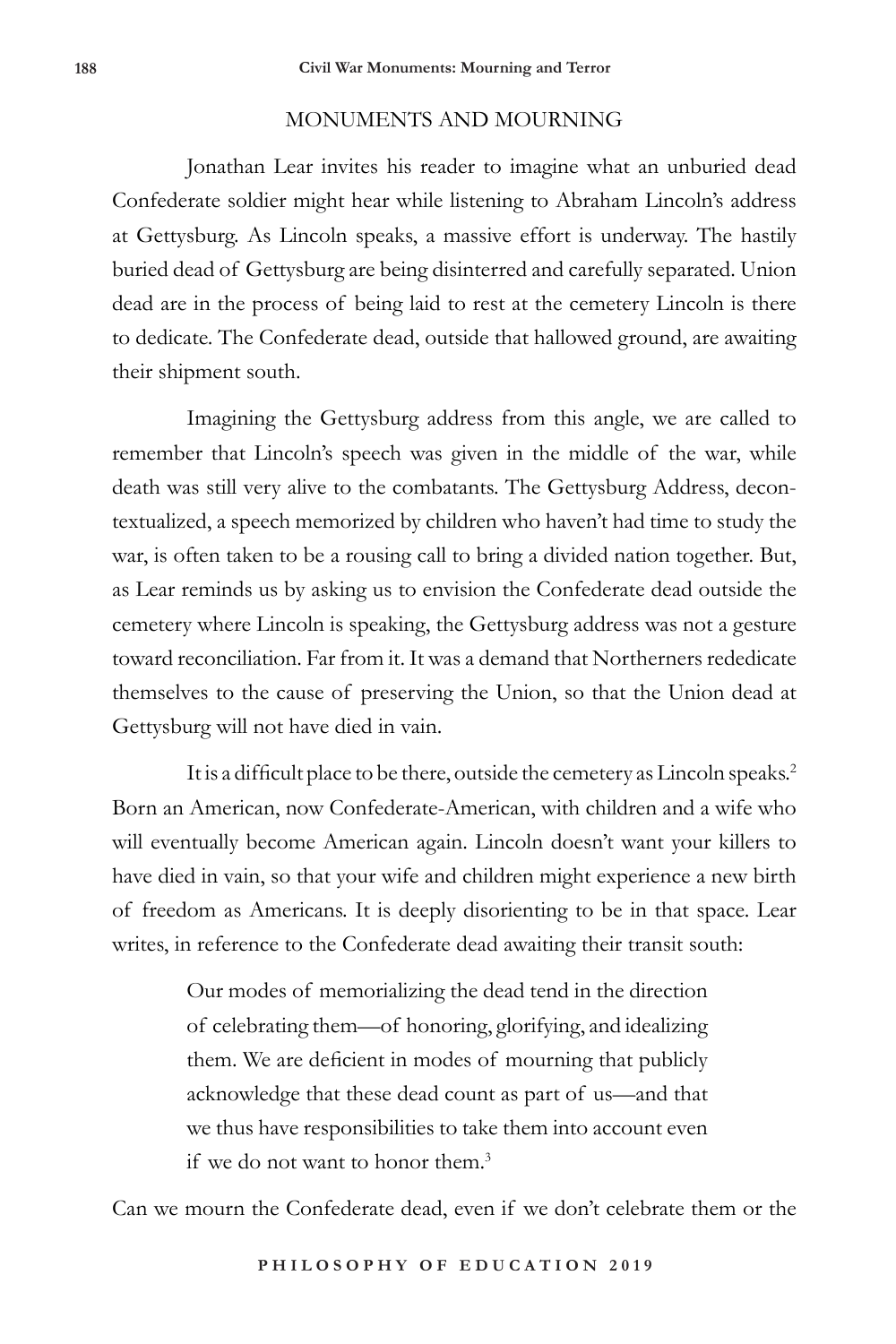cause of slavery and the racial caste system that some explicitly gave their life to preserve?4 Is it possible, for the sake of their parents or children who awake again as Americans in 1865 after four years as citizens of an enemy nation, to mourn these dead without honoring a defense of injustice?

Lear writes, "If we only knew one fact about a man, that he fought and died on the Confederate side at Gettysburg, how could we possibly be in a position to judge the meaningfulness of his life?"5 Lear is asking us to "take a Sabbath rest from the weekday practices of praise and blame" and ask what it means to feel something in the face of devastation, death and destruction.<sup>6</sup> His concern is that we bury *our* dead and memorialize their virtue so that we can close the door on the Civil War. If we tried to mourn the Confederate dead, then we may be forced to continue asking questions of Northern complicity in the institution of slavery and the ways in which racism will become *our* problem, not something we can continue to blame on the South. Lear writes, "I want to suggest that the problem of *the unburied Confederate dead not being a problem* indicates that all is not well with the conceptual and imaginative resources with which we experience reality and its difficulties."<sup>7</sup> Lacking the resources to experience reality and its difficulties, we become locked in counter-memorialization: the South celebrating the "lost cause" that becomes impossible to separate from the racism that perpetuated the slave system, and the North taking pride in their ultimate virtue that casts any attempt to remember the Confederate dead as regressive and racist.8

Not far from where we are today stands Hollywood Cemetery. Ten years after the battle of Gettysburg, on October 11th, 1873, the final shipment of Confederate soldiers was finally delivered to Richmond. At "Hollywood Cemetery 2,935 men are interned[,] 313 identified and 2,622 unknown."<sup>9</sup> Lear wants us to consider what we would do if we were in the place of Confederate mourners. He imagines Lincoln as Creon—acknowledging the ways he was most certainly not a tyrant—and Southern women receiving their dead as Antigone, writing:

> What the Southern Antigones held in common with the Northern Creons was an imaginative field in which the only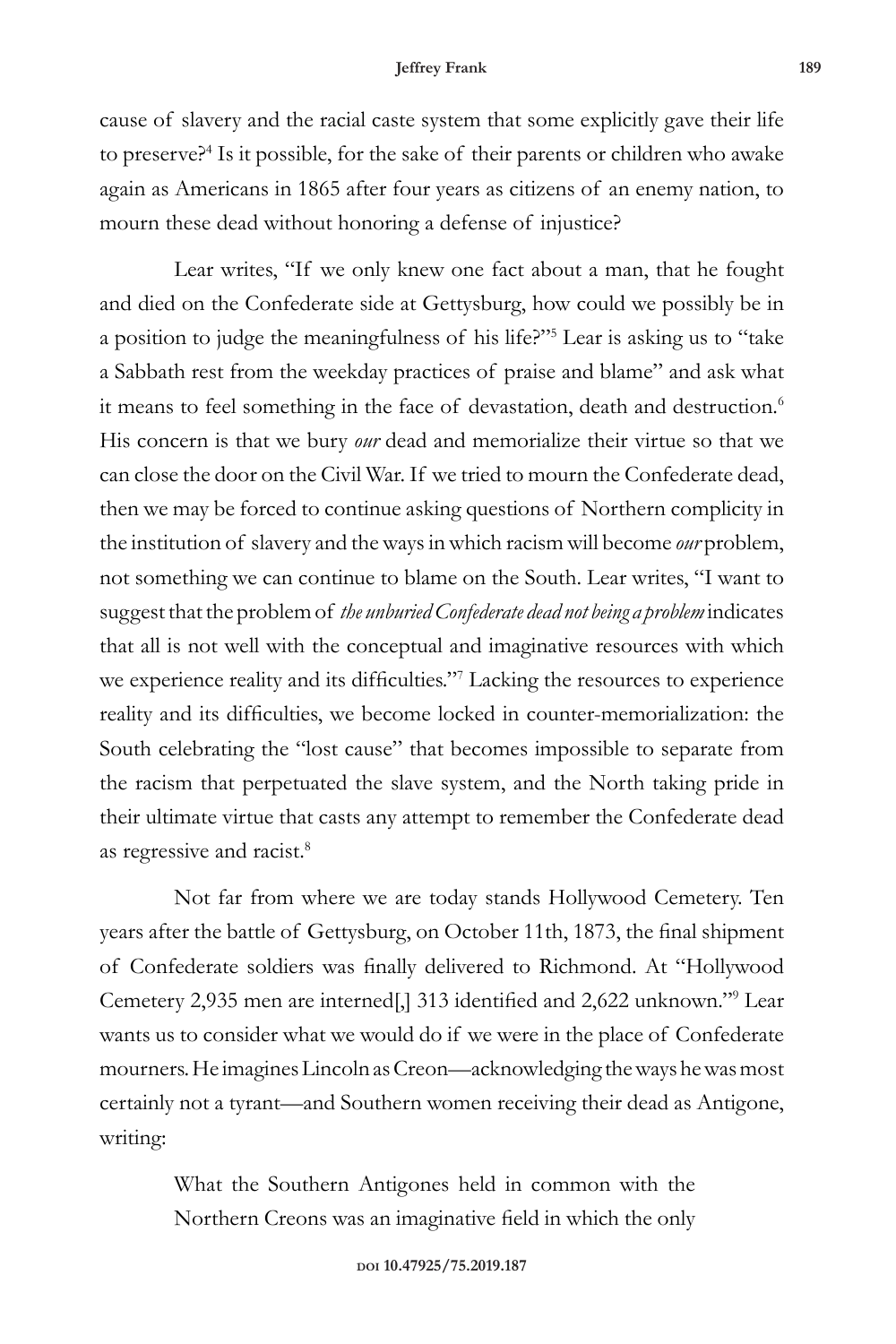adequate forms of memorialization necessarily included celebration, glorification, and idealization. Not only did each graveyard give occasion for resentment against the North, each provided a focus for glorifying the nobility and ideals of the "lost cause."10

Lear's analysis demonstrates how the debate over Confederate statuary is deeply fraught in ways we often fail to consider. Even if we know that many Confederate monuments were built long after the end of the Civil War and often as a means to intimidating black Americans, Lear's thought that the idealization of the "lost cause" may also have its roots in our collective inability to find a way to mourn without glorification is worth consideration. Lear is very clearly not asking us to glorify the Confederate dead, especially at the expense of perpetuating injustice. Rather, as he writes, "The question is whether there is room in our culture to develop shared forms of mourning that hold in abeyance—and thus give us some relief from—our normal practices of assigning praise and blame."11 Can we bracket our concern with the blameworthiness of fighting as a Confederate long enough to consider how to mourn that soldier's death?

The possibility of mourning may not be a live one for all of Lear's readers, but the implications of Lear's analysis for education are significant nonetheless. First, I appreciate how Lear causes us to rethink the meaning of the Gettysburg Address. Reading the address as a triumphant call to reunite the Union allows us to forget what Lincoln was actually doing in the address while keeping us from understanding how the address would've been received by the living relations of the Confederate dead. Developing an understanding of the address freed from the spirit of idealization allows us to also appreciate why Southerners may feel thrust into the role of Antigone and why debates around Confederate monuments are anything but simple. Second, Lear's thinking may free students to take a sabbath from judgment. Living in the polarized time that we do, it can be hard not to fall into the idealization/demonization trap Lear describes. Though we do have to judge and act on our judgments, we might also take a break from judgment, opening ourselves up to the difficult experience of mourning. We can mourn the fact that we are divided from our neighbor, even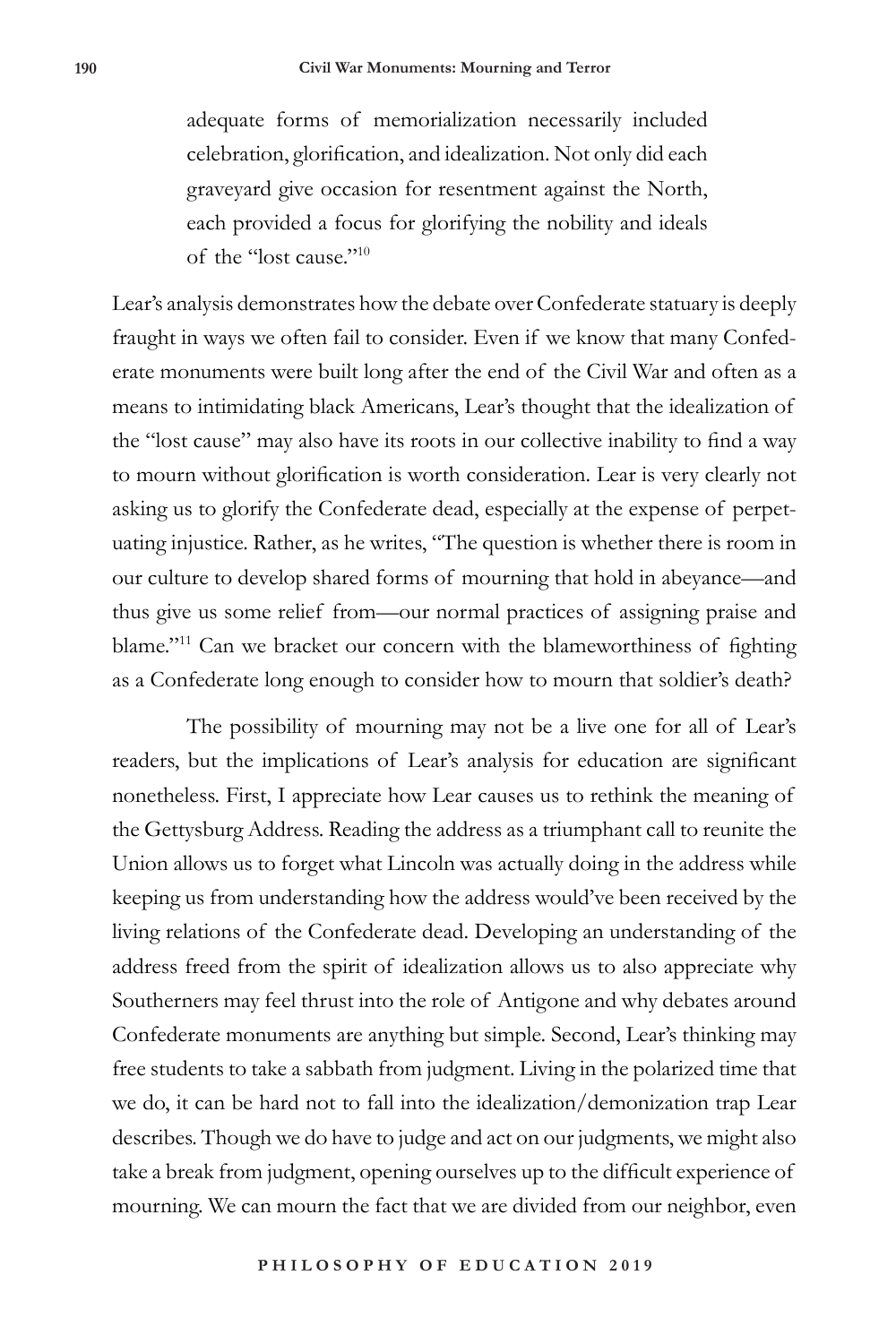as we continue to advocate for the causes that keep us divided. We can mourn the fact that so many Americans make decisions based on fear.<sup>12</sup> We can mourn the fact the Me Too and Black Lives Matter movements inspire anger and not a desire to practice radical empathy.13 We need to prepare young people to act based on their best-informed and wholehearted beliefs—to be upstanders for their sense of what is right—but we should not foreclose, maybe even encourage, opportunities for mourning, even if we find ourselves mourning for someone we might otherwise consider evil or an enemy.<sup>14</sup>

Noting all of this, I find myself outside of Lear's thinking in two important ways.15 First, the Gettysburg Lincoln addressed is not the Gettysburg we visit today. There are Confederate statues and ample opportunities to mourn Confederate dead there now. As Danto notes in his reading of the battlefield, a visitor can walk the Union and Confederate lines as if they were walking the Stations of the Cross.<sup>16</sup> Thus, a Civil War battlefield may be the space to debate how we can mourn Confederate dead without memorializing their cause, not a city center or a college campus where debate may be inappropriate. We can still agree with Lear about the need to mourn, while being far more aware of the continuing hurt that memorial tributes to the Confederacy cause than Lear seems to be. Though I can see why Lear doesn't want us to lump all Confederates or advocates for Confederate memorials into a "basket of deplorables," his engagement with the difficulties of reality may remove him too far from the realities of racial injustice and its continuing significance.<sup>17</sup> This leads to my second point. I feel uncomfortable with the idea of mourning the Confederate dead without a consideration of mourning the deaths and soul deaths caused by the very institution of slavery Confederates fought to preserve.<sup>18</sup>

Just as Lear is responding to the mistake of lumping a group of people into a basket of deplorables, I find myself responding to an equally mistaken counter response to this problem, the problem that philosopher Kate Manne describes as himpathy. Manne describes the phenomenon as: "the inappropriate and disproportionate sympathy powerful men often enjoy in cases of sexual assault, intimate partner violence, homicide and other misogynistic behavior."19 I worry that something similar occurs when we extend sympathy to the "lost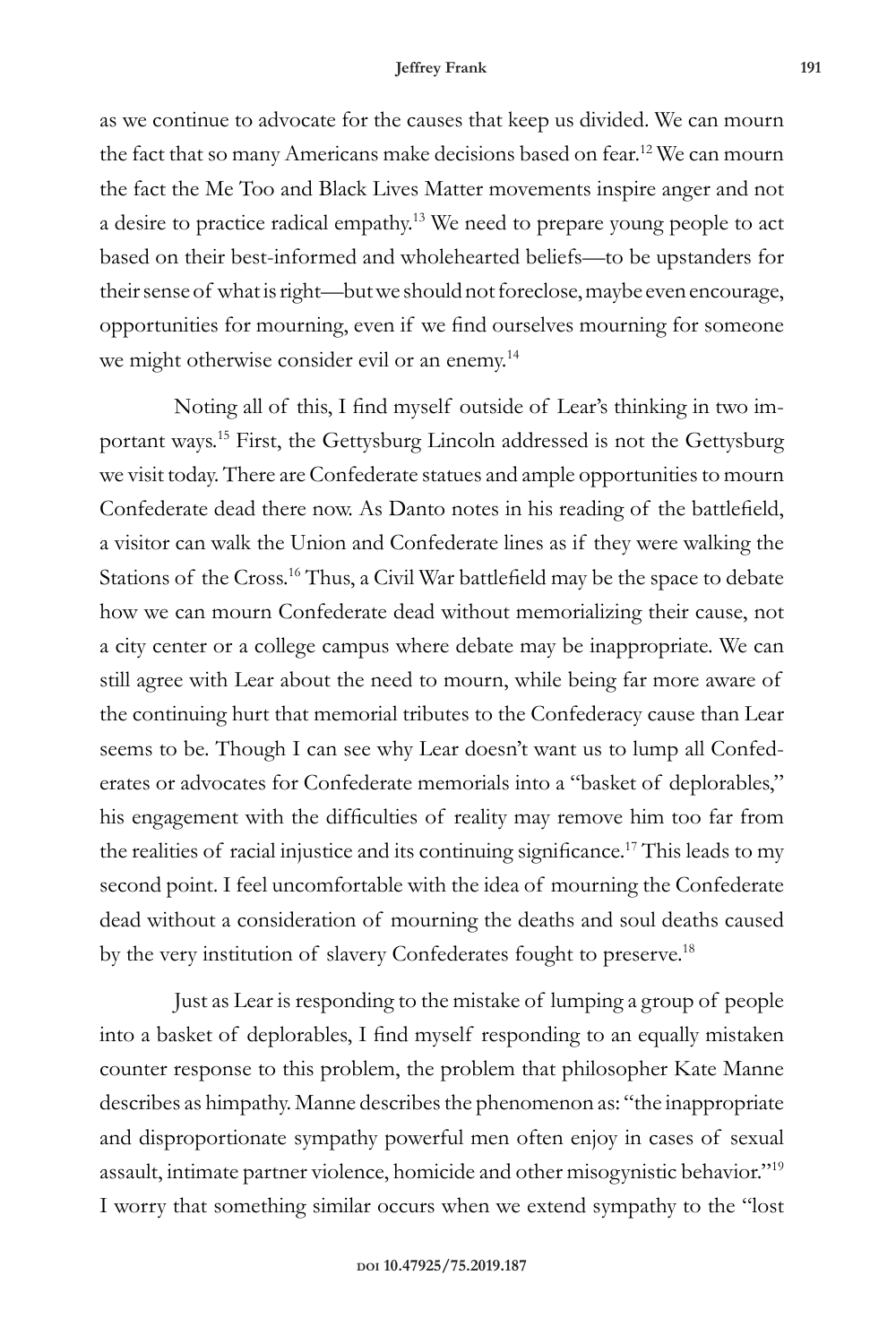cause" of the Confederacy. By focusing on the white pain caused by the Civil War and its aftermath, we lose sight of the black bodies terrorized by the slave system.

It is a difficulty of reality to envision the Confederate dead excluded from Lincoln's address while he awaits his transit south to Hollywood, but when he did arrive in Hollywood, he was given a hero's welcome and the memory of his cause and the idealization of his valor survives to this day. What about the slaves who served that same Confederate soldier and his family? Do we know where they are buried? What about the children that soldier may have forced upon his slaves? Do we care about their place in our Union and do we mourn the deaths of their children? Though we may want to mourn the Confederate dead without memorializing them, can we mourn and memorialize dead slaves without provoking a violent counter-response from Confederate descendants? The fact that slaves built this country and their descendants continue to keep the ideals of America alive through hope is something worth celebrating, regardless of how angry it makes the intolerant.<sup>20</sup> That may be too strong a way of making the point, but it is not reverse racism to assert the need for monuments that allow us to think deeply about slavery even as we seek to remove memorializations of the racist spirit that runs through much Confederate iconography. Our students need to understand why this is not reverse racism or anything like it, and Lear's mourning of the Confederate dead can confuse this point unless it is taught very carefully.

I think with Lear not so I can criticize him, but because his philosophical analysis of Gettysburg, particularly his thinking on how the Gettysburg Address is taught, pushes us to think about ethical issues of teaching the debate over Confederate monuments in what I take to be profoundly helpful ways, maybe especially as I try to articulate where my sense of mourning takes me away from the dead Confederate and to the generations of enslaved men and women who we also fail to mourn. If mourning the Confederate dead without memorializing their cause allows us to begin mourning slavery in schools and our broader culture, then Lear will have done us a great service.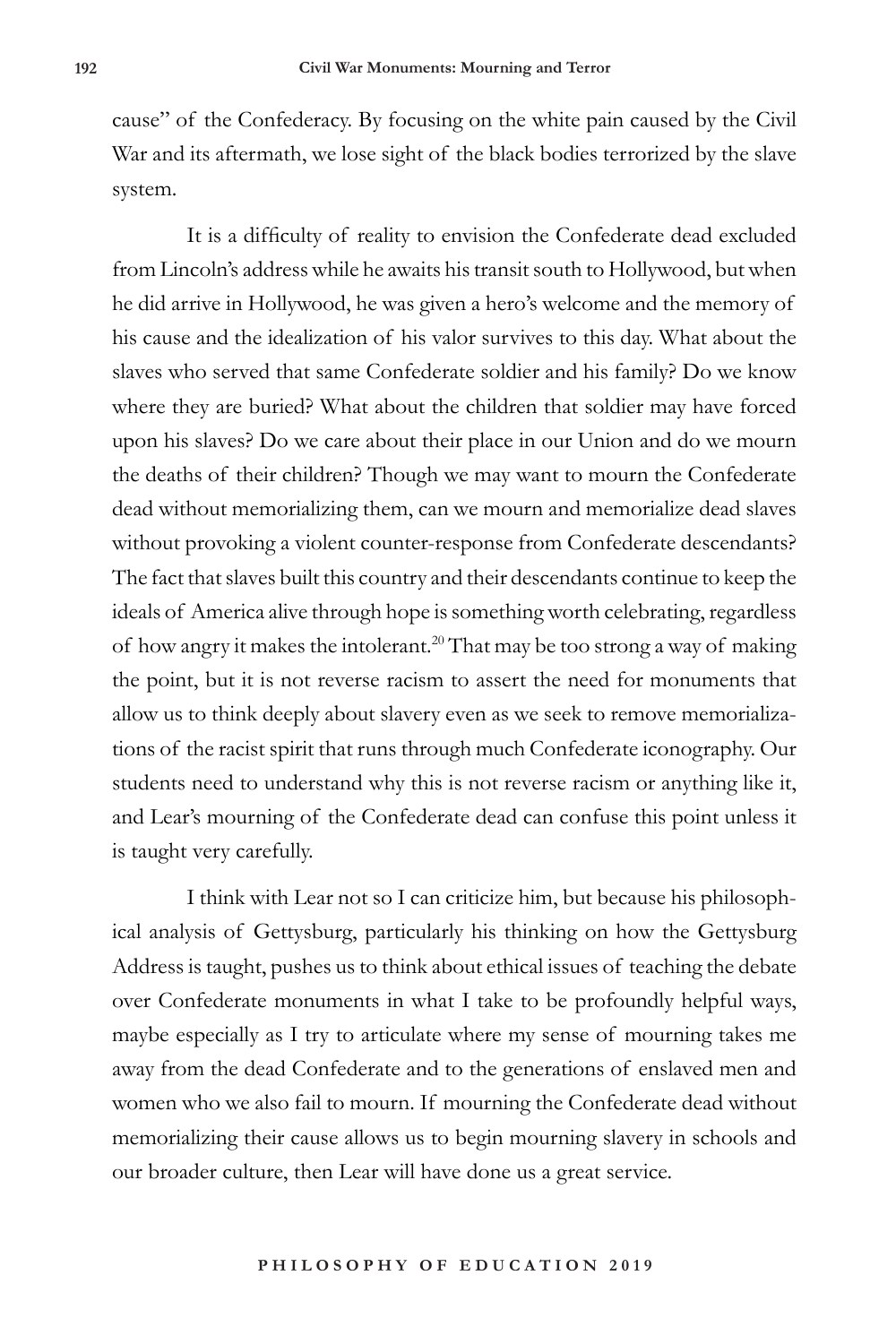## MONUMENTS TO TERROR

Where Jonathan Lear explores our refusal to mourn the Confederate dead, Danto asks us to consider what is memorialized through Union statuary. He moves the debate of Civil War monuments from the south to the north, and the results are profoundly unsettling. Danto begins his article stating: "The standard Civil War memorial, for example, is artistically banal by almost any criterion, and yet I am subject to pity-and-terror whenever I reflect upon the dense ironies it embodies."21 Even though these memorials to the Union pale in comparison, aesthetically, to our great tragedies, Danto is moved by the sight of these near identical monuments, which dot the landscape of the American North, especially the villages of New England.



Fig. 1: Memorial in Canton, New York (Photo: Jeffrey Frank, 2018).

Before developing Danto's argument, I offer some context. Above is an image of the memorial found in the village green where I live and teach. Though there is nothing particularly compelling, aesthetically, about this type of monument, I am moved when I walk by it, but not—until I read Danto—by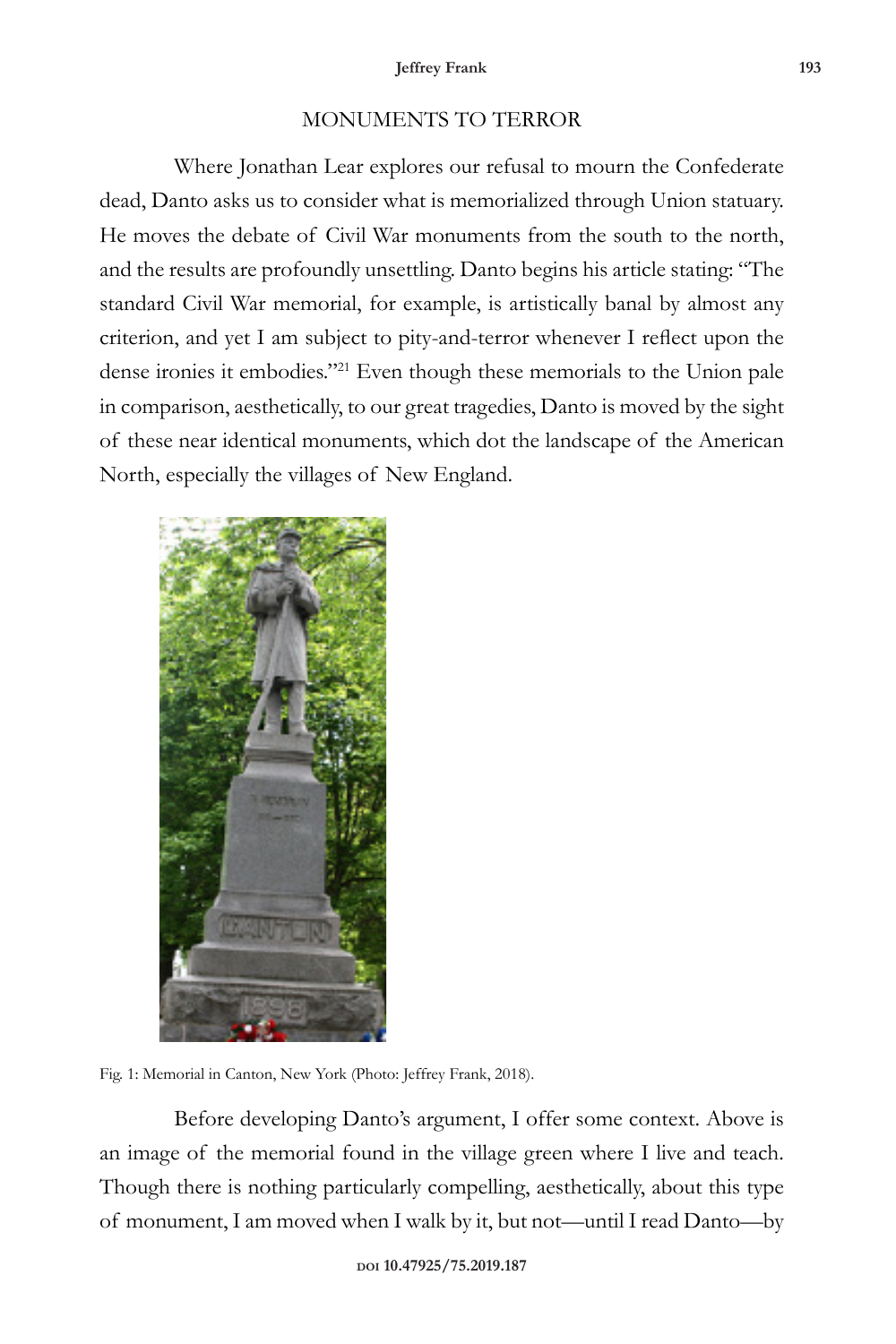pity-and-terror. Instead, I feel the pride of the Gettysburg Address as I envision men and boys leaving far upstate New York to risk their lives for the Union. When the monument is buried in deep snow with weather that hasn't been above freezing for over two months, and as I pass by thinking about the injustices that bombard me and cause me deep concern, the simple statue somehow gives me heart. Thinking about the commitment so many made to fight and die for this experiment in democracy provokes admiration and strengthens me to resist injustice and rededicate myself to the ideals of this nation so that the deaths of the memorialized soldiers are not in vain.

Lear cautions against this feeling—lest it turn into vilification of the Confederate dead that still haunts our politics and idealization that glosses over the imperfections of our Union—and Danto asks us to *look* at the solider before letting ourselves wander into the realm of ideals. Danto, an Army veteran familiar with weaponry, looks at the Union monuments and sees the "tragedy inherent in the terrible juxtaposition of the most deadly armaments and ordnance known up to that time, with what, under those conditions, was the most vulnerably clad soldiery in history."<sup>22</sup> I find this analysis arresting. The Union soldier on the town green looks like someone going out for a walk and Danto wants us to appreciate that vulnerability, especially when it is juxtaposed with his rifle, a rifle so advanced that its design remains virtually unchanged when it is given to soldiers in the first world war. This weapon is terribly accurate and effective at killing, but the Union solider—unlike his counterpart in the first war who has trenches and helmets—meets the rifle-fire of the enemy in a foraging cap and wool jacket.

The Civil War solider is engaged in our first modern war, but all he has to protect himself from his enemy is a light jacket. Nowhere does the terror of this juxtaposition become clearer than at Gettysburg. Danto argues that there is nothing of value to the site of the battle, and that the battle could've easily been avoided. But the armies met there, and the result was the greatest loss of life in a single Civil War battle: 50,000 men dead. And, nowhere was the terror of warfare more apparent than in Pickett's charge, where 12,500 Confederates protected only by their jackets—rushed headlong into the canon and rifle fire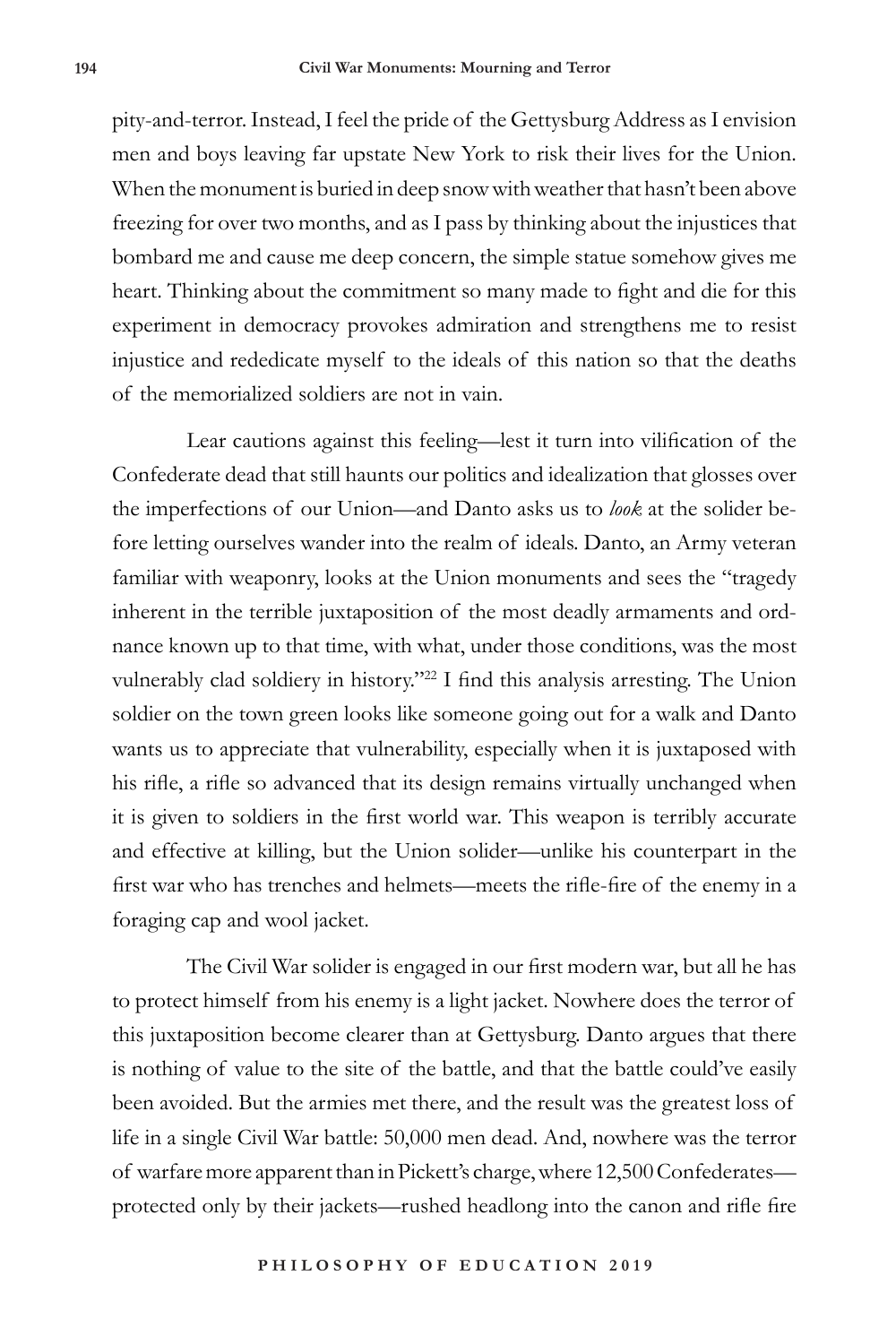of the Union, leaving over half the attackers dead. This terror is what Danto sees when he looks at Civil War monuments in the North, writing:

> It was in Pickett's grand charge up the slopes of Cemetery Ridge that the tragic contradiction between arms and uniform became palpable. Pickett's superb veterans, fresh in this battle, marched according to a magnificent code into a wall of fire. It was the brutal end to an era of warfare, the last massed charge. The triumph of slaughter over chivalry gave rise to Sherman's horrifying march through Georgia and South Carolina, to total war, to the fire-bombing of Dresden, to Hiroshima and Nagasaki, to the rolled grenade in the full jetliner.<sup>23</sup>

Danto's leap from Gettysburg to nuclear war to the work of terrorists may feel too quick, but I find it illuminating. Once we use the full destructive power of modern weaponry against men dressed as if on a walk, it is not terribly hard to see why the line between civilian and soldier became blurred in ways that ushered in the terrorism of Sherman's march and an era of total war.

Danto doesn't engage in the debate over Confederate statuary, but he very strongly calls into question my feelings of constitutional patriotism in the face of Union memorials.<sup>24</sup> Instead of debating whether or not we should memorialize the dead, Danto asks us to consider what it is we are memorializing. North and South we have men standing with rifle at rest or atop horse gazing out. What they stand witness to, according to Danto, is not the righteousness of their cause. Rather, they stand at the threshold of total war. The soldiers surveying our village greens are not looking out in dedication to the ideals of their cause, they face the full force of industrial warfare dressed like you and me.

Though Danto does not go here, I would argue that this is an insight that needs to find a way into our curriculum. The fog of the ideal hangs around the Civil War and how it is taught in schools, and more needs to be done to clear up this haze, because—as Danto and Lear so persuasively show—the war haunts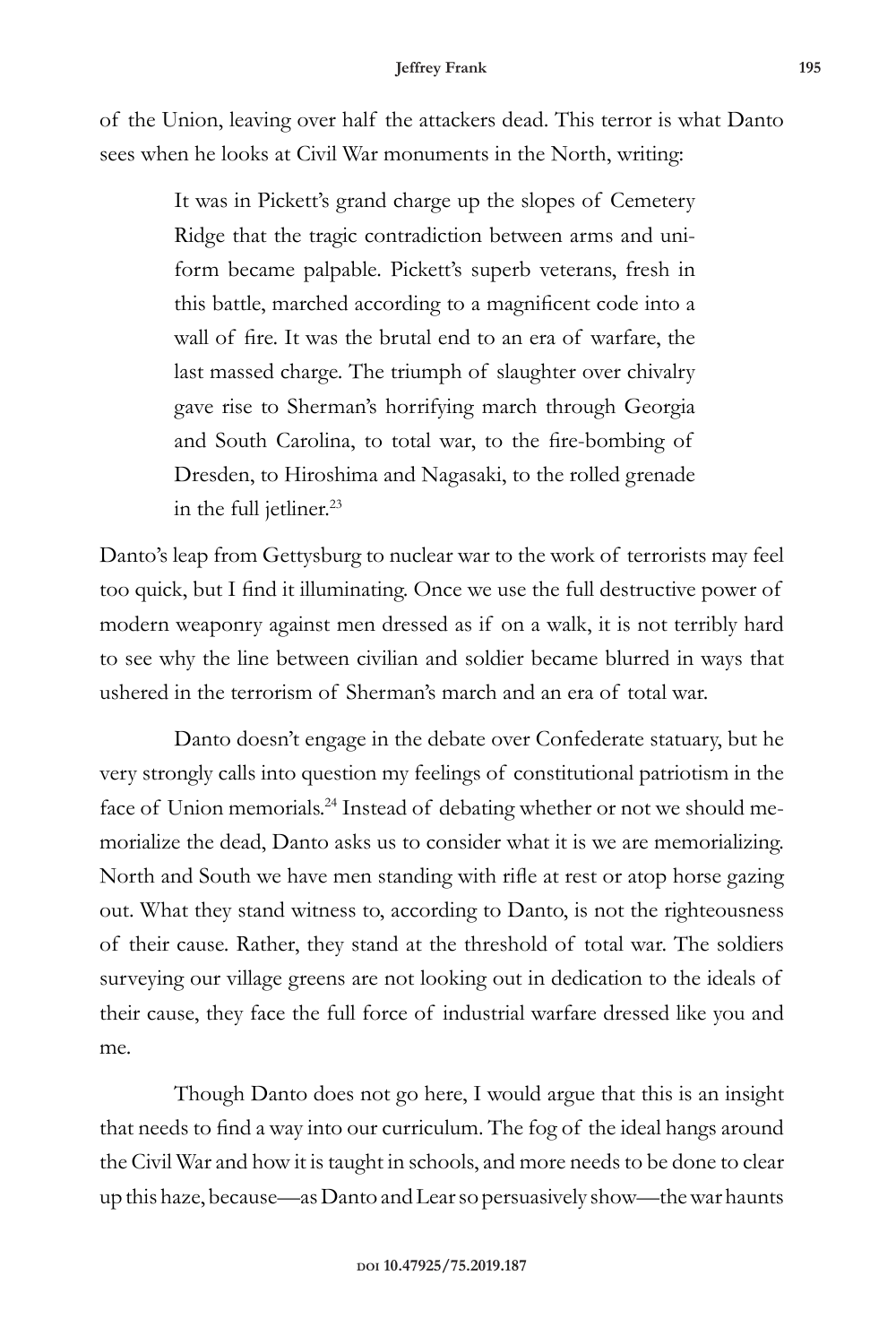America into the present. Instead of thinking only about who is "right" in the debate over statuary, we may also wonder whether we fully appreciate what we are memorializing with these statues. Are we enshrining more than we imagine and does this cause us untold pain in the present? Do we know the full extent of what we are teaching when we teach the debate over Confederate statues or when we have a group of students memorize the Gettysburg Address? Given the usefulness of philosophy as a lens to investigate these types of educational questions—as Lear and Danto very clearly demonstrate in their articles shouldn't philosophy's importance for education be more widely recognized than it currently is?

## HIDDEN IN PLAIN SIGHT

Lear and Danto show us the power of philosophy to reanimate a significant educational debate by allowing us to see aspects of this debate in ways we cannot appreciate without looking at it through a philosophical lens. Though this is not the only mode that philosophical work can take, it is a type of work I find particularly pertinent for philosophers of education. At our 75th anniversary, I am reminded of the groundbreaking thinking of Philip Jackson.25 Jackson did not *apply* philosophy to educational problems, he did not aim to use the tools of philosophical analysis to clear up conceptual confusions. Rather, Jackson sat in the back of classrooms and appreciated what was right there, hidden in plain sight. He didn't need to immerse himself in the world of theory to appreciate the ways in which a hidden curriculum operates in our schools. I don't mean to be snide here, but Jackson's discovery of the hidden curriculum—and the philosophical method that brought it to light—is ripe for reclamation by the field that gave it to educational thought.<sup>26</sup> Philosophy of education is often criticized for being apolitical or for not being political enough, but Jackson's thinking on the hidden curriculum is an excellent example of how work that starts philosophically can offer ideas and concepts that can be mobilized politically. A problem we face as philosophers of education is that scholars who take up the idea of the hidden curriculum have effaced and erased its origins, and use the very concept of the hidden curriculum to marginalize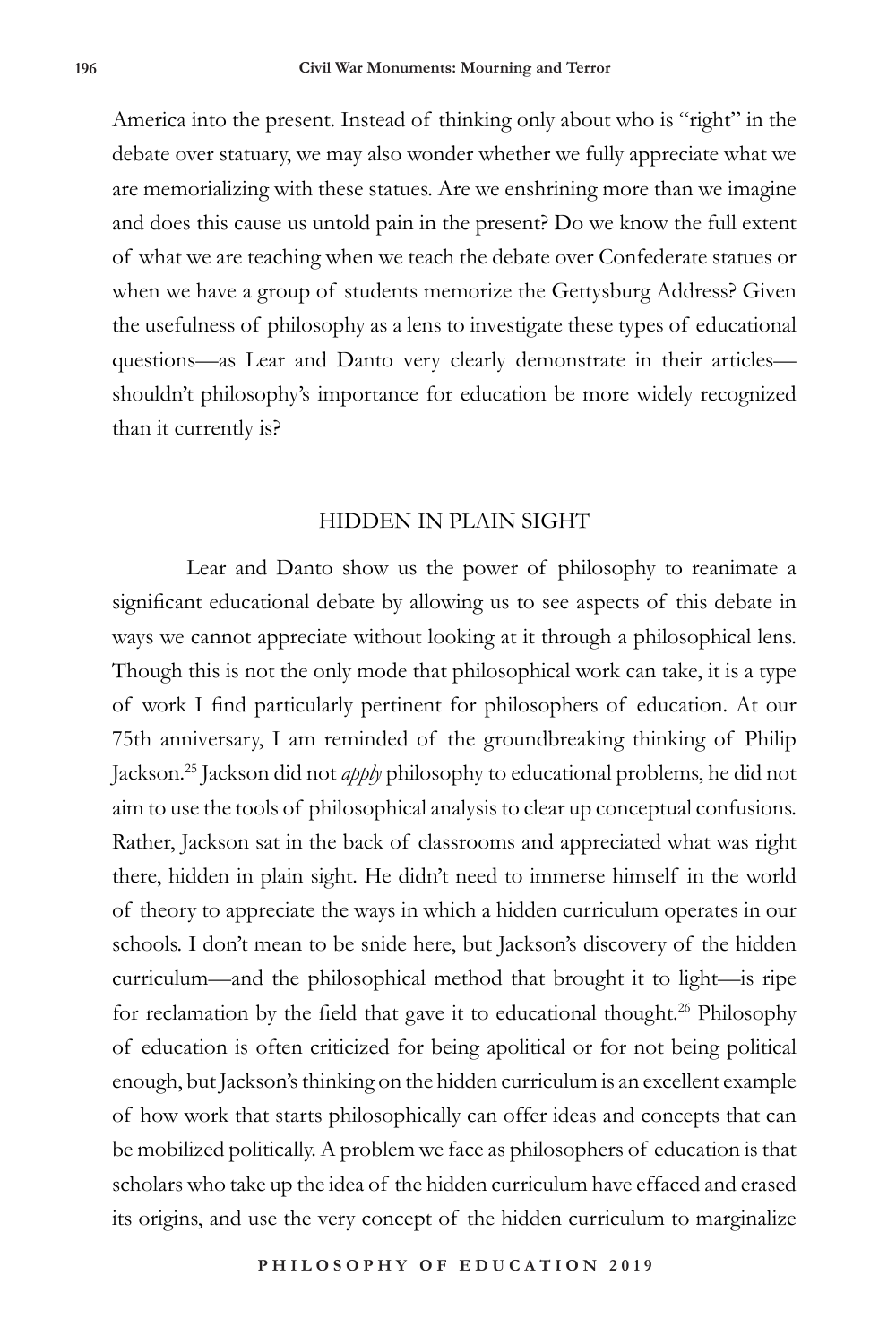philosophers of education.

It would take a different type of article to develop this line of thinking. I state it here to remind us of a prominent example of how philosophical thinking matters for education and a sense for the resources that we have in our history. Education, every aspect of educating, is philosophical and benefits from the insights of philosophers of education. I hope we can take the occasion of this anniversary to continue thinking about all the ways we can bring this to light. Just as the resources of philosophy help bring to consciousness what is hidden in plain sight, I think a philosophical lens helps us appreciate how we are often hidden in plain sight in schools of education and the colleges where we work and teach. Again, it would take an entire article or a special committee meeting to develop the thought, but I wonder what it would take to empower philosophers of education to become better advocates for their work. The process of becoming socialized into a tenure system can encourage staying hidden until one can speak with full voice post-tenure, and philosophers of education routinely discuss our waning influence in educational conversations. But I wonder how we can be seen as resources in debates central to schools of education. Not so we can sort them out like philosopher kings, but so that we might—like I try to do with Danto and Lear here—reanimate them in ways that create new possibilities for dialogue and deepened appreciation for the importance of philosophy of education.

We are at a moment in history when the pressure to act politically is palpable. What can get lost in a pressure-filled system is the need for philosophy. Though it may be right and important to tear Confederate statues down, if we don't appreciate the broadest philosophical impact of that action, we will continue to live with the climate that made those statues as necessary to some as they are offensive to others. I see something similar happening in educational research, practice and policy. In the pressure to make a decision between fixed alternatives, we lose the opportunity to reanimate the very terms of the decision and we often don't think enough about the broad philosophical significance of the decision. Here I especially see a future for philosophers of education. We are uniquely positioned to make the fixed terms of debates in educational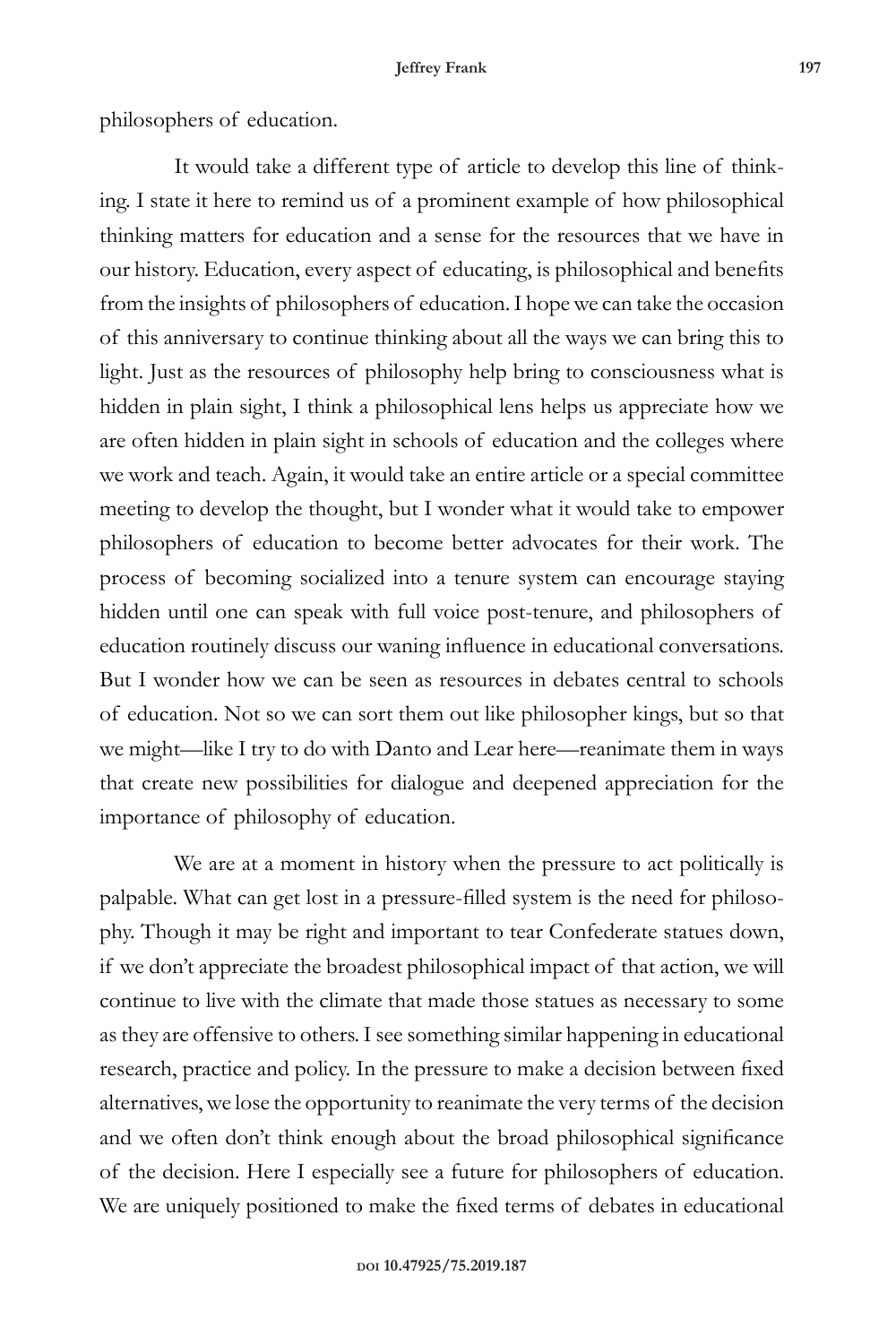literatures and policy-making fluid and more expansive. If we are successful in doing this, if we can bring to light what is hidden in plain sight, we make the good of our work more visible, and this—in turn—can encourage the next generation of philosophers of education to find their place and their voice as a conversation partner and co-worker in the worlds of educational research, practice and policy. My hope, at our 75<sup>th</sup> anniversary, is that we can rededicate ourselves to the task of building a future where our voices do not perish from conversations that keep the expansive promise of education alive.

2 Though I don't have the space to go into the point here, Lear draws heavily on Cora Diamond's thinking on the difficulty of reality drawn from her essay, "The Difficulty of Reality and the Difficulty of Philosophy," *Partial Answers* 1, no. 2 (2003): 1–26.

3 Lear, "Mourning," 109.

5 Lear, "Mourning," 113.

6 Ibid., 118.

7 Ibid., 115.

11 Ibid., 118.

12 For an excellent recent discussion of this, see Martha Nussbaum, *Monarchy of Fear* (New York: Simon & Schuster, 2018).

13 When I think of radical empathy, I think of the work of Isabel Wilkerson and her discussion of this concept in an interview with Krista Tippet available here: https:// onbeing.org/programs/isabel-wilkerson-the-heart-is-the-last-frontier-nov2016/.

14 For a practical discussion of the concept of being an upstander, see Harvey Daniels and Sara Ahmed, *Upstanders* (Portsmouth, NH: Heinemann, 2015).

15 I am grateful to Kiley Frank for pushing me to more fully articulate these objections and suggesting lines of response.

<sup>1</sup> Jonathan Lear, "Gettysburg Mourning," *Critical Inquiry* 45, no. 1 (2018): 97-121; Arthur Danto, "Gettysburg," *Grand Street* 6, no. 3 (1987): 98-116.

<sup>4</sup> For a discussion of these realities, see Isabel Wilkerson, *Warmth of Other Suns* (New York: Vintage, 2010) and Michelle Alexander, *The New Jim Crow* (New York: New Press, 2010).

<sup>8</sup> For an excellent discussion of how the North and the South have failed to contend with the difficulties of the Civil War and how it continues to matter, see Robert Penn Warren, *The Legacy of the Civil War* (Lincoln, NE: University of Nebraska Press, 1998) and David Blight, *Race and Reunion* (Cambridge, MA: Harvard University Press, 2001). 9 https://gettysburgcompiler.org/2012/08/16/bury-them-in-peace-by-allie-ward/ 10 Lear, "Mourning," 116.